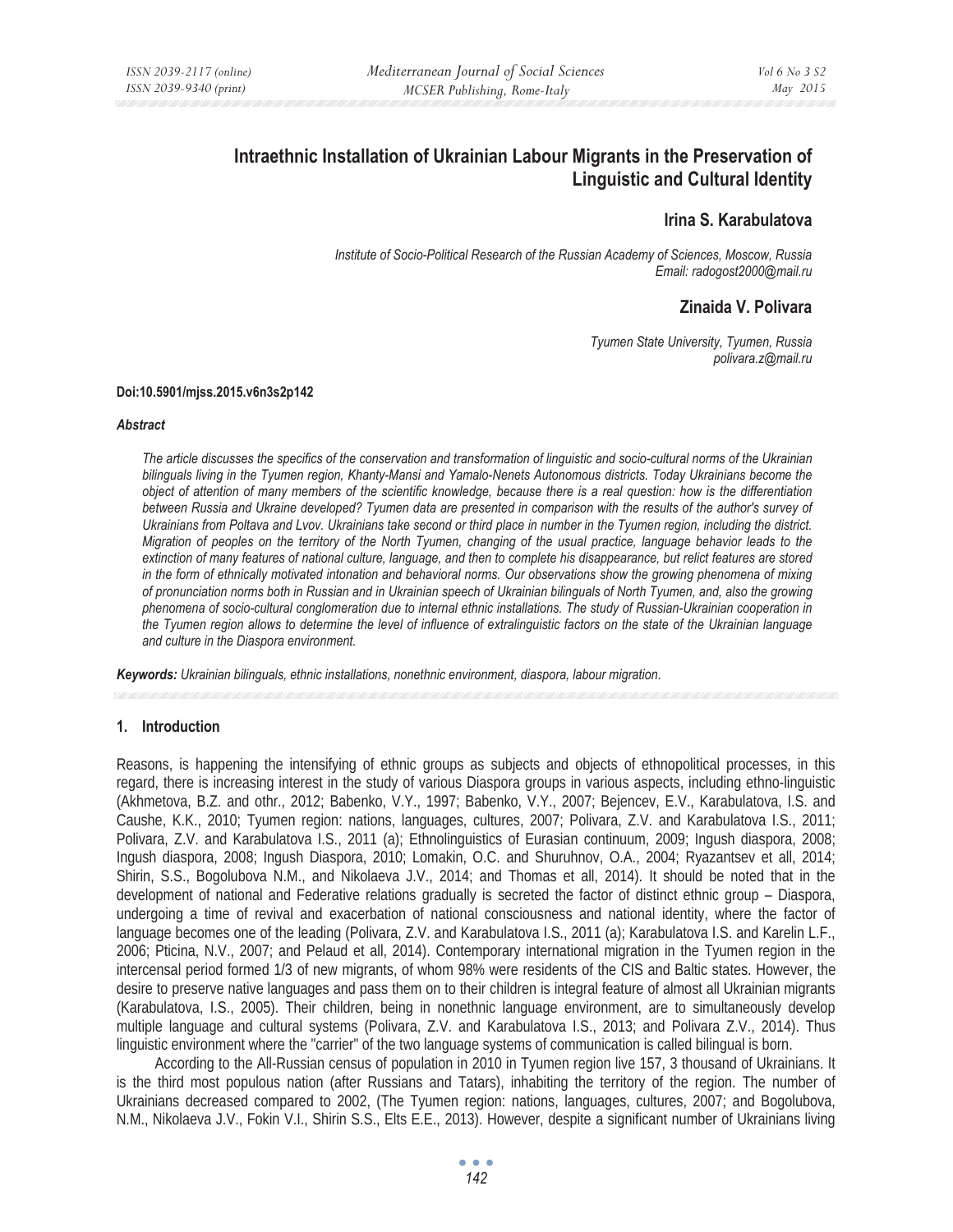| ISSN 2039-2117 (online) | Mediterranean Journal of Social Sciences | Vol 6 No 3 S2 |
|-------------------------|------------------------------------------|---------------|
| ISSN 2039-9340 (print)  | MCSER Publishing, Rome-Italy             | May 2015      |

here, Russian-Ukrainian bilingualism and the state of biculturalism still is not sufficiently investigated. There are a few researches on the functioning of the Ukrainian language outside the metropolis in the post-Soviet space. (Babenko, V.Y., 1997; Babenko, V.Y. 2007; Budjhak, S.V. 1987; Zhluktenko, Y.O., 1964; Zhluktenko, Y.A. 1990; Idze, B., 2002; Karabulatova, I.S., 1997; Karabulatova, I.S., 2001; Karabulatova, I.S., 2004; Karabulatova, I.S., 2006; Karabulatova, I.S., 2007; Karabulatova I.S. and Karelin L.F., 2006; Mlechko, T.P., 2014; Frolov, N.K. and Karabulatova, I.S, 2001; Polivara Z.V., 2008; Polivara Z.V., 2008 (a); Polivara, Z.V. and Karabulatova I.S., 2013). The authors of this article are newcomers in research on language situation, behavior and language consciousness of the Ukrainians of the Tyumen region (Demina, L.V. and Karabulatova, I.S.; Karabulatova I.S., 1997-2007; Karabulatova, I.S. and Karelin L.F., 2006; and Polivara Z.V., 2008).

Ignoring cultural differences between Russians and Ukrainians led to the isolation of Ukrainian labour migrants of post-Soviet era and the growth of Ukrainian public organizations, in which is almost independently develops the life of the Ukrainian community.

#### **2. Materials and Methods**

The material for this survey was conducted sociological surveys, psycholinguistic and speech therapy examination in conditions of closely related bilingualism, compared with results extracted in the course of the scientific-analytical monitoring of the special literature.

A peculiar set of rules drawn up and written in the Ukrainian language by famous historian, linguist, public figure I. Ogienko is called "the Science of obligations to native language, the catechism in the native language for teachers, writers, clergy, lawyers, students and the general society" (Shirin, S.S., 2015). About the work of I. Ogienko in the Ukrainian scientific field began to write in the years of 2000-2009 (Belaya, E.M., 2000; and Belaya, E.M., 2001). Ukrainian expression «рідномовні обов'зки» used by I. Ogienko, is difficult to translation adequate into a foreign language. After all, we can't say nativelanguage duties? We can say: commitment to native language. The naturalness of this expression in the mouth of Ukrainian speaks for itself, confirming once again the thesis that in this case the language as ethnocentricity factor occupies the first place among others. Let's try to find an adequate expression appropriate to Ukrainian. As the book gives instructions on every Ukrainian family in any circumstances to use the Ukrainian language, to make every effort to preserve its purity and certainly to teach their native language to their children, probably the closest in meaning will be the text: "Responsibilities in respect of the native language". We have paid attention to this issue as in the fact that the book of I. Ogienko there is a separate Chapter on "Obligations to native language in mixed marriages", where we are talking about the strict implementation of Ukrainians certain obligations in relation to the preservation of the native language in mixed marriages. Here are some rules of the "Catechism":

- 1. Society should strictly follow that its members do not come into mixed marriage.
- 2. Mixed marriage usually leads to linguistic degeneration, the biggest sin against own nation
- 3. If your wife is a foreigner (in Ukrainian version of «чужомовна»), literally "belong to foreign language", you must do so that in a family dominate your mother language and that your children study native language since the first year of life. Without this your children are lost to the nation (translation - I. K.).

Today someone can be vexed by a rigid categorical requirements of "Catechism" of I. Ohienko. But you must remember that his book was written at that time (Ohienko, I., 1936), when the Western part of Ukraine was under Polish rule and the Ukrainian language was banned on this territory. Perhaps this rigidity, for so long cultivated in the Ukrainian environment, contributed to the manifestation of distinct national character traits, up to the extreme right-wing sentiments.

Conditions of bilingualism have different impacts on the speech development of the children. Favorable circumstances (absence of pathology, regular lessons of parents with children) contribute to the full absorption of both languages. However, "more often in bilingual environments (especially in cases of priority of one of the languages) there are a lot of speech abnormalities, caused by the interaction of language systems, and speech disorder of non-dominant language, and often both languages" (Karabulatova, I.S. and Polivara Z.V., 2011; Polivara, Z.V. and Karabulatova I.S., 2011(a); Ukraine – Western Siberia: dialogues of cultures and nations, 2007; Karabulatova, I.S. and Polivara Z.V., 2013; and Karabulatova, I.S., 2006).

The researchers argue that " the bilingual thinks on one, or on another language, while those who speak foreign language instinctively translate everything into their native language" (Balkina, N.V. and Makhankova I.P., 2007). On the background of the coexistence of a diversity of languages and dialects, the decrease of the functional role of native languages and, as a consequence, assimilation, and then the disappearance of languages of immigrants is observed. About these consequences of bilingualism in society and in national languages in the linguistic literature it is mentioned at least since 1922, but here it is advisable to pay attention to the latest arguments in the study of bilingualism (Polivara,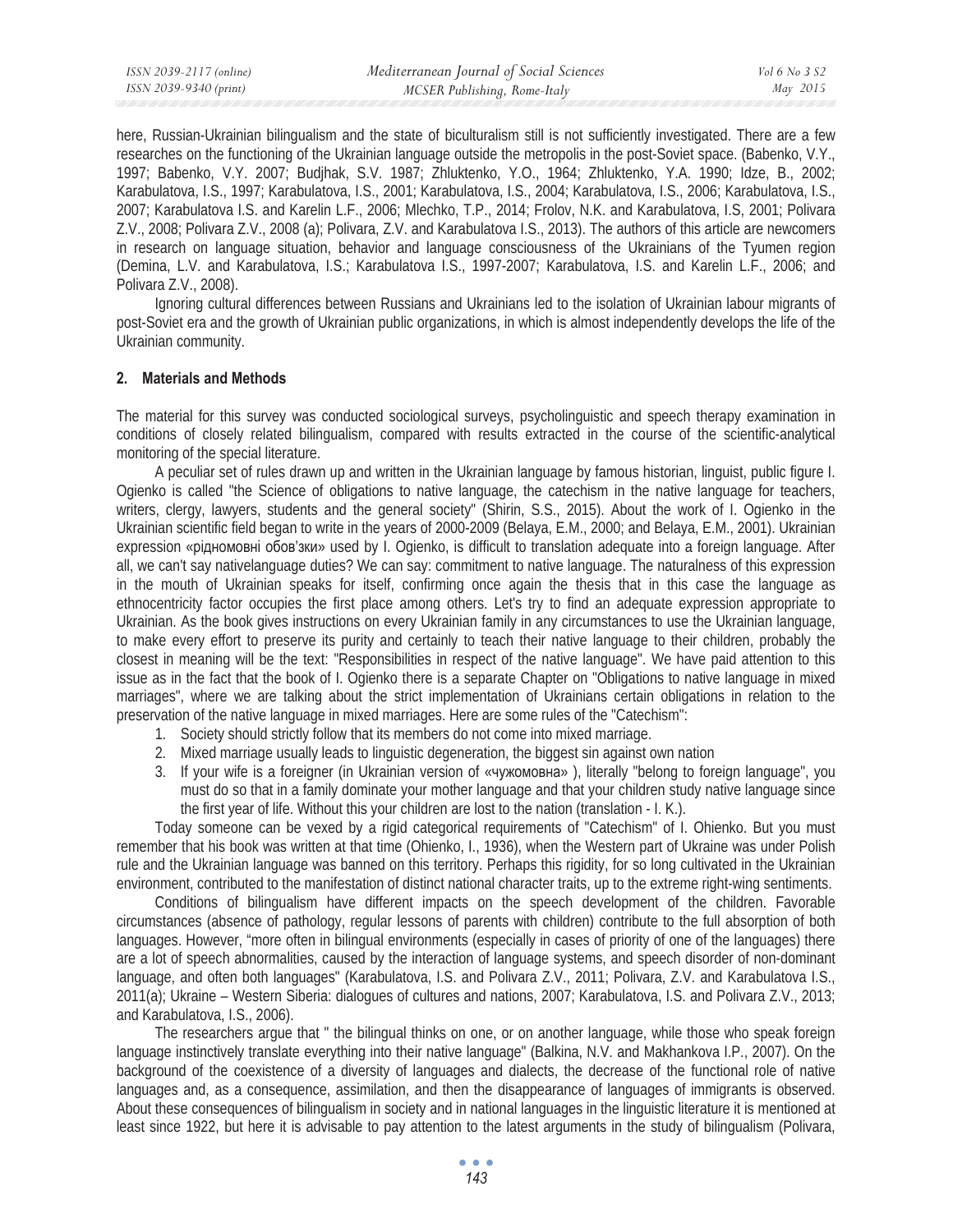Z.V. and Karabulatova I.S., 2013; Mlechko, T.P., 2014; Russian language personality in modern communicative field, 2012; Language situation in Canada, 2014; and Karabulatova, I.S. and Niyazov G.M., 2007), where we are talking about negative phenomena caused by the so-called collective situation of bilingualism .

Mastering of any language, its norm of pronunciation begins with "sifting through linguistic sieve" the mother language, comparison of the common and opposite. Thus, differential and constitutive characteristics of phonemes, articulatory-acoustic characteristics of sounds are often blurred.

With the aim of studying the transformation of norms of pronubciation of inphones, we studied the phonetic characteristics of pronunciation part of speech in the Ukrainian bilingual children living in the Tyumen region and in Ukraine (Poltava and Lvov regions). Respondents were taken from two groups: 1) the Ukrainians, who live on the territory of the Tyumen region, are not displaced the last time, and are descendants of the migration waves of colonization of the region (Karabulatova, I.S., 2001) and 2) the Ukrainian labour migrants of the post-Soviet time. This gave the opportunity to trace the evolution and transformation of linguistic and cultural attitudes of Ukrainians in isolation from the parent nucleus".

As the Russian language belongs to the East Slavic group of the Indo-European family of languages, the closest languages of this group are Belarusian and Ukrainian. These languages are in constant interaction and mutual influence, which affect on the state of the vocal processes of the native speaker. The main features that distinguish the Russian phonetic system are the lack of short and long vowels and the absence of diphthongs. Rhythm and stress also cause a lot of problems for children bilinguals who learn Russian (Polivara, Z.V. and Karabulatova I.S., 2011; and Polivara, Z.V., 2008). Mainly the rhythmical intonation skills, or rather lack of them, or mismatch with other multi-structural and/or closely related languages, pass them as foreigners (Karabulatova, I.S., 2011; and Akhmetova, B.Z. et all, 2012). In Slavic languages the questions are pronounced with a falling intonation, which is perceived by native speakers as impoliteness, or threat from the communicant.

According to the theory of articulatory approach, developed by the Russian scientists-linguists I. A. Grusinski and K. M. Kolosov, 3 main typological groups of phonemes are highlighted: a) coinciding in both languages; b) divergent C) partially coinciding. The most difficult to master should be recognized the last 2 groups, and with partially coinciding phonemes will be of the biggest difficulty. Indeed, lip sounds [M], [P], [B], in Russian and Ukrainian languages are similar, however, to learn their articulation is much more difficult because of differences in articulation to the untrained ear are not too noticeable. In the Ukrainian language phoneme [M] has a more pronounced nasality and more low tonality than in English, caused by more pronounced attack when pronouncing the sound and higher concentration focus of sound. This phenomenon is amplified in the case of conversion, requiring changes in the next vowel after [M], [B]: [MaMo, 6a6o]. Ukrainian [M] sound even more firmly in combination with the yotized [ja]: *м\*ясо, м\*яч м\*ята*, that's why in writting is separated from it by a dividing apostrophe. Children bilinguals, trying to adapt their pronunciation under standardized Russian pronunciation, resort to additional consonant [H]: мнясо, мнята мняч, etc. Labio-dental sounds [V], [F] also have specific features. In the Ukrainian language phoneme [v] is bilabial sonorant fricative sound that is not devocalized in the Russian speech of Ukrainians in the Ukrainian language, [ɜ] turns into non-syllabic [y]. The presence in the Ukrainian language of sustainable combination [ɯɜ]: [*ɯɜɢɥɹ, ɯɜiɫɬ, ɯɜɢɥɹɫɬɢɣ, ɜɢɯɜɚɥɹɬɢɫɶ, ɯɜɨɪɢɣ*] affects the pronunciation of the sound [F] and raises a number of phonetic errors: [*Xae∂я, xaokyc*].

With all the seeming cultural proximity between Russians and Ukrainians, we observed the presence of significant cultural distance, expressed in different attitudes towards the family, the mother language, emigration and native land, finance. We examined group of Ukrainian labour migrants of the Tyumen region, including the district, in total 300 people were interviewed.

# **3. Results**

A survey of Ukrainian labour migrants identified as extra-linguistic and interlingual differences in linguo-mental the sphere of concepts. Thus, the phonetic feature of Ukrainian bilingual is (as in English) the absence of positional devocalization of sonorous consonants, which manifests itself primarily in the preservation of the voicing of the final: *Ha nnn(x)*, *a(x)* потрогать, до(жд'), как ра(з) снимался, пере(д) тобой, хле(б). Often non-devocolized in absolute end of words and before voiceless consonant remains sound [в]: рако[в], бычко[в], домико[в], цвето[в]. This is because in Ukrainian [в] is a bilabial-labial sonorant fricative sound that is not devocalized in the Russian speech of Ukrainians (Ukrainian language [**B**] turns into non-syllabic [ $\check{y}$ ]). In a few cases sonority remains before the voiceless at the junction of morphemes: ры [б]ки, коля [д]ки, бли [з]ким. Sonorant [Р], [Л] have the same articulatory structures, as in Russian, but, according to our observations, among children bilinguals Ukrainians the phenomena of rhotacism are much less common than among Russian children. Probably this may be due to the fact that in the Ukrainian language, the structure of the combination of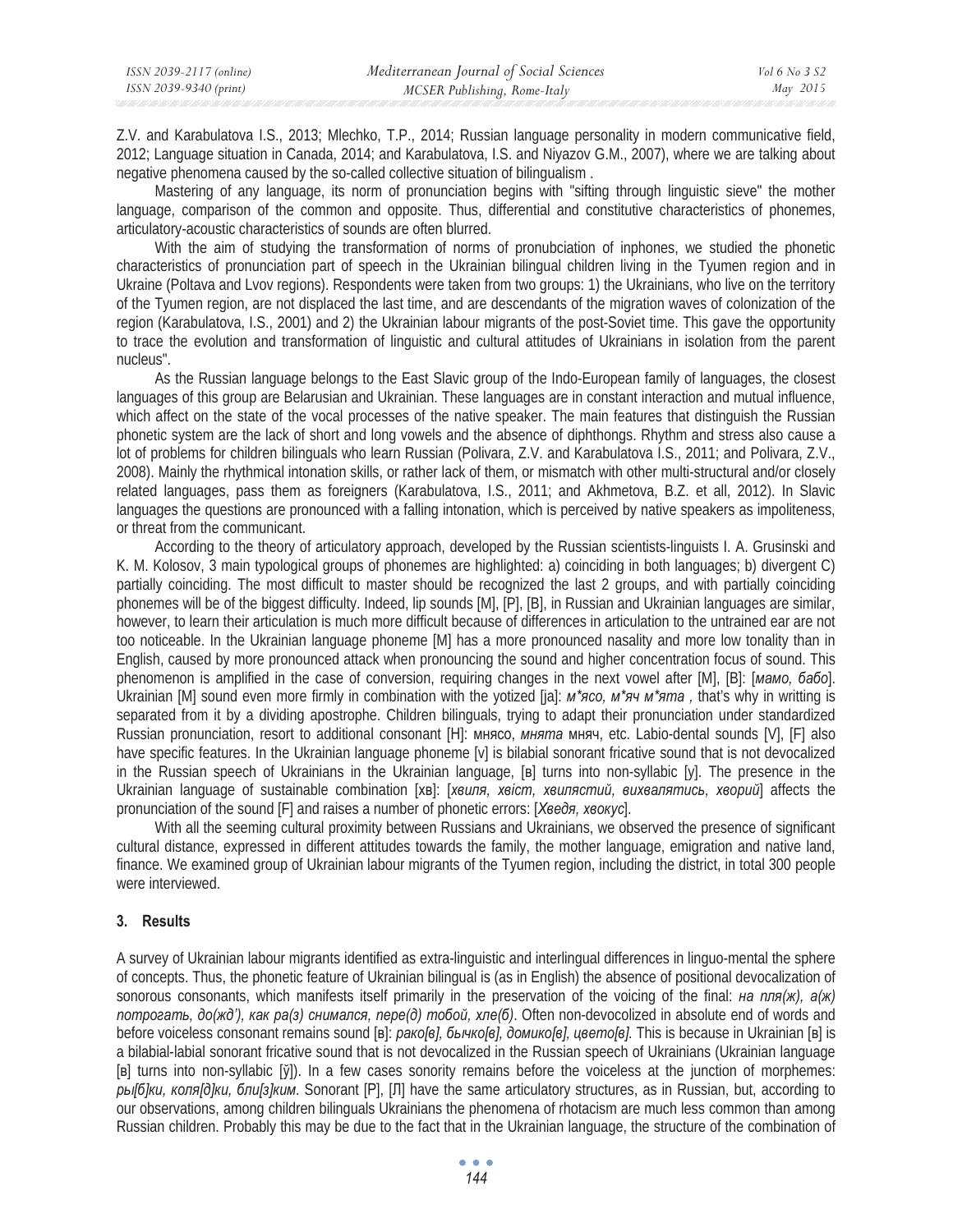two laminal consonants is sustainable and frequent: [бджоли, дзеркало, джерела, дзьоб, дзвін]. This, in its turn, prepares the articulatory basis for mastering of complex sonora-vibrant. By analogy with the native language, Ukrainian bilinguals often soften the sound [p] as in the word [*бо[рь]щ*]. The absorption of the phoneme [л] also has its own specifics. Often it sounds soft: [*ласкаво, Ласуня*] and has a labial trend of pronunciation. Our study, performed on the territory of Poltava and Lvov regions (2008-2013.), confirmed these assumptions: it was stated that the majority of Ukrainian children, the true native language speakers by 3-4 years of age possess the normalized pronunciation complex of sonoros, requiring the active participation of almost all groups of muscles of the tongue. The greatest difficulties for Ukrainian bilinguals is assimilation of Russian affricates. Ukrainian bilinguals soften the sound  $[**LI**]$  by analogy with the native language, as for example, in the word [*cne*[*u*'] иально]. However, the hard pronunciation of the consonant sound before sound [и]: [вы]шня unlike Russian soft helps them to grasp the concept of no palatalization of consonants before the vowel [i] as in English language (Canada's Ethnocultural Mosaic, 2006; and Budjhak, S.V., 1987). Ukrainian [sh'] hard before [o] : [щ]о, [щ]о це? And etc. Ukrainian affricate [щ] dj njt decomposed into components: [*овощь*] (Ukr..) and [овошьть](Rus.), [щастя] (Ukr.) и [счастье] (Rus.), do nor alternates: [дощик](укр.) in compatison with Russian **[дождик]**.

Mismatching of norms of pronunciation causes the phenomenon of attrition (spoilage) in native Ukrainian language. Not only individual sounds, but whole syllables undergo reduction, causing the deformation of the vocal outline of words *[ɫɟɣɱɚɫ] in the speech of Ukrainian turns into [ɫɢɱɚɫ, ɳɚɫ].* This phenomenon of attrition is the predisposing factor to the emergence of the so-called Surzhik, which should have no place in the literary Ukrainian language.

Ukrainians do often not properly digest the phoneme [H], because the sound [h] in the Ukrainian language is always pronounced hard: [ч]уть-чуть, ве[ч]еря, [ч]ерешни, [ч]еремшина, кру[ч]еники, мяч] and in Russian language  $do$  *not have the hard variant κοςmo[ч]κами, [чеснок]. Ukrainian [ч] is harb before all vowels except [i]: <i>[чinamu]*. The phoneme [ɱ] in Russian and Ukrainian languages differ in the place of formation, in the Russian language it is palatolabial, as in the Ukrainian - coronal, alveolar sound. Clarity of pronunciation of this phoneme, in our opinion, can be considered as one of the factors of tachilalia of Ukrainian speech in terms of its "saturation" with sounds [ɱ], [ɳ], causing rapid switching of the organs of speech. In the Ukrainian language - coronal, alveolar sound [ч] has articulatory community at the place and method of formation with such sounds-sonorants as  $\lbrack n \rbrack$ ,  $\lbrack r \rbrack$  and their combinations with coronal whistling  $[a, a]$  and  $[a, \kappa]$ . Cacuminal sounds  $[\mu, \kappa]$  sound more hard. Although there is no signal indicator as longitude of sound in the Ukrainian language and, but in the flow of sounding speech they are distinguished by bright articulation, oral and acoustic characteristics. If characterizing the general contour of the sounding the Ukrainian language, it can be viewed as somewhat accelerated melodic background with saturation of hushing, affricates and accent of hard vibrant [p] : [*попереджати, перепрошувати, добрый вечір*]. Sibilant [c] [з] are shaded and have a different saturation and phonetic load than in Russian. This, in its turn, affects overall grave tonality of the Ukrainian language and reflects the direct interferences of the Polish language.

Certain difficulties at learning of Russian phonetics of Ukrainian children occur with back sounds [r], [к], [x]. In the Ukrainian language the sound [r] is coronal, fricative consonant. Similar problems arise with the formation of the Russian normalized [x] and [k]. n the Ukrainian language they sound somewhat breathy and always on the soft attack of voice, have no occlusive component: [Катря, куліш, коханий, проханий].

The evolution of the Diaspora takes place in the depths of such general trends as the population increases due to migration groups and activation in the socio-cultural processes because of the expansion of the ethnic factor. Under certain conditions migration may cause complication in inter-ethnic dialogue. Competition and fierce concurrence between cultural-historical types, between "indigenous" and "alien" nations is an obvious tendency in the genesis and evolution of national processes and institutions.

# **4. Discussion**

While studing with using the methods of the free choice of self-definition the set of possible identifiactions is becoming even more diverse. One can observe that the choice and preference of certain social categories in order of identification sometimes slightly depends on the degree of its "reality," for example, the USSR is no longer existing, but identification with him is still quite high. This phenomenon calls a "Phantom" of identification (Lebedev N.M, 1997).

Thus, the phonetic system of the Slavic Russian and Ukrainian languages, despite the apparent similarity and commonality, has significant differences. Therefore, difficulties in learning the Russian language by Ukrainian bilinguals are inevitable. It must be clearly understood that the mother (Ukrainian) language will be subjected to interference. Mainly quality mastering of the native language (literary norms) in early childhood is a reliable immunity against attrition, presented by "Surzhik": панчохи-чулки, шкарпетки-носки, сукня-плаття, цукор-сахарь. The balance of languages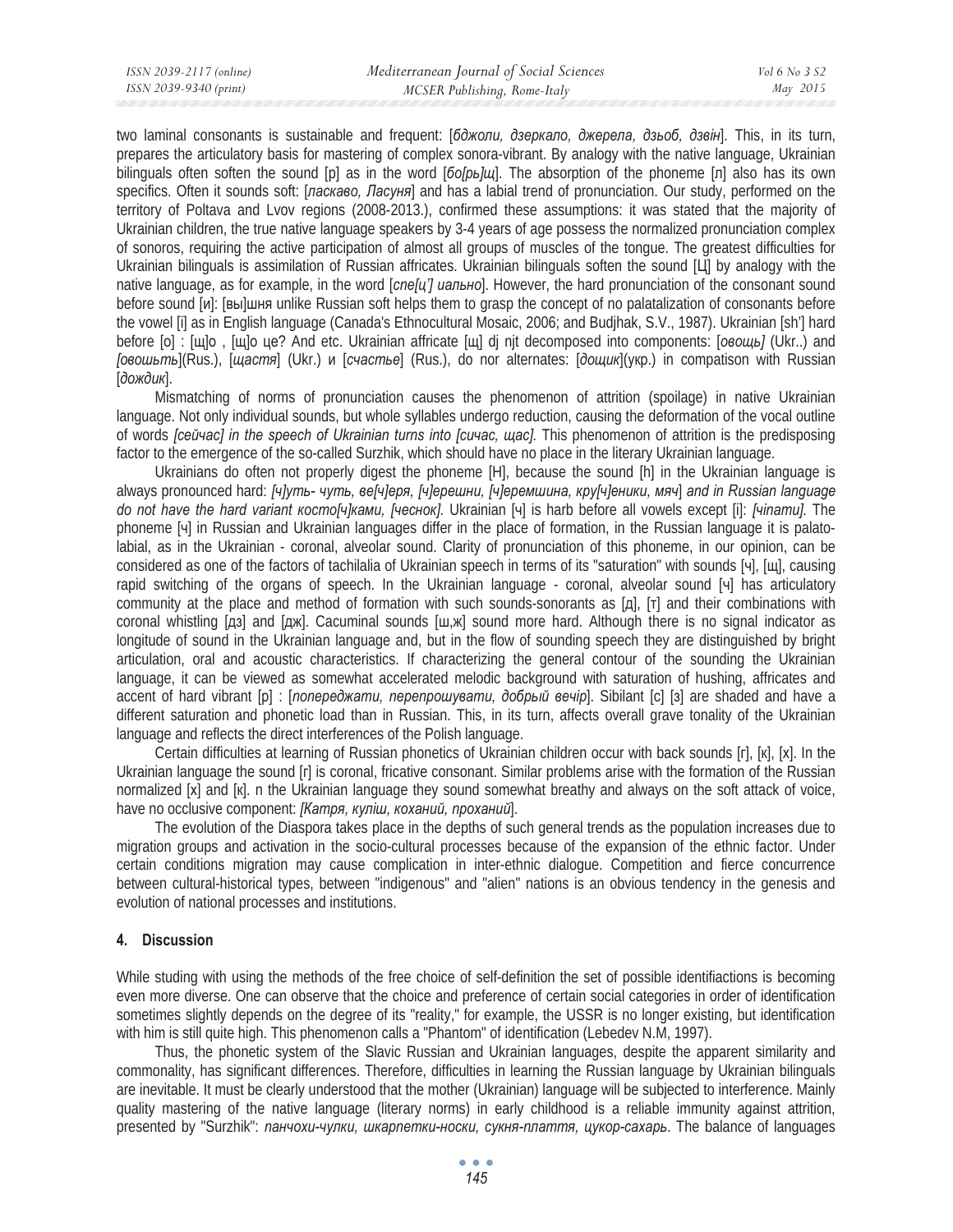| ISSN 2039-2117 (online) | Mediterranean Journal of Social Sciences | Vol 6 No 3 S2 |
|-------------------------|------------------------------------------|---------------|
| ISSN 2039-9340 (print)  | MCSER Publishing, Rome-Italy             | May 2015      |

may change in favor of one or another language, if there are appropriate conditions: one of the languages may partially degrade (language attrition), cease to grow (fossilization), be forced out of use (language change), be forgeted, become obsolete (language death); or, conversely, can be reborn (revitalization), maintained (save), be brought to the level of official recognition and use (modernization).

This circumstance will require from specialists an informed psycholinguistic analysis and approach in teaching and learning articulation norms of another language by children bilinguals. Teaching the consonant sounds of the Russian language of Ukrainian bilinguals, it is necessary to pay special attention to articulation, palatalization and aspiration, not always coincident in the language of one of the East Slavic group. It is also needed to realize of how phonemes are connected in words, and then how these words are connected in the sentences, what are the characteristics of structuring sentences of a language. In a natural language environment this is indirectly and simultaneously. The child in a relatively short period of time quite easily attracts pronunciation norm of native language, recognizing speech reality. In terms of a non-native language environment, the formulation of pronunciation skills should devote considerable time and attention. This work does not aim to consider all comparative characteristics of the languages of the contactees, but only raises the existing problems associated with linguistic adaptation of the organs of speech in a foreign language environment.

The complexity and multidimensionality of multilinguism in the context of globalization and migration have led to diverse aspects of the study of bilingualism (linguistic, psycholinguistic, sociolinguistic, cultural, educational) that caused the emergence of numerous scientific works on this problem (Frolov, N.K. and Karabulatova, I.S, 2001; Karabulatova, I.S., 1997; Karabulatova, I.S., 2001; Karabulatova, I.S., 2004; Karabulatova, I.S., 2006; Karabulatova, I.S., 2007; Karabulatova, I.S. and Isakova, A.A., 2007; Polivara, Z.V., 2008; Polivara, Z.V., 2008 (a); Polivara, Z.V. and Karabulatova I.S., 2011(a); Polivara, Z.V. and Karabulatova I.S., 2013; Zamaletdinov et all, 2014; Chilvers S. and Walton-Roberts, 2008; Malik, Sh. and Singh A., 2014). In this connection, Dr.Shipra Malik and Dr. Anupriya Singh fairly raise the question of the preservation of identity in the context of globalization and changes in the socio-cultural behavior as well as nationsparticipants of migration and its individual representatives in the course of globalization processes on the example of the people of India, whose are members actively integrating into the American reality. (Malik, Sh. and Singh A., 2014). It is generally accepted that migrant workers do not have any influence on linguistic and socio-cultural life of the host society. However, this superficial view turns to be untenable under detailed consideration of the problem. The problem is that on the background of the coexistence of a diversity of languages and dialects, the decrease of the functional role of native languages and, as a consequence, assimilation, and then the disappearance of languages of immigrants are observed. (Polivara, Z.V. and Karabulatova I.S., 2011 (a)), who at first also acted as labour migrants on the territory of the Tyumen region (Karabulatova, I.S., 2011).

Thus, linguistic-cultural setups of Ukrainian labor migrants in their implementation is a multidimensional phenomenon requiring a synthesized approach to its study.

#### **5. Conclusion**

Long, for centuries, life in the Diaspora as an foreigner, low status and vulnerable minorities, specific economic specialization has gradually formed a special type of person, his lifestyle, the model of economic behavior, value system. Communication in the religious practice of the Ukrainian Diaspora of the Tyumen region is realized in Russian and Ukrainian languages. In domestic rituals of Tyumen Ukrainians "national" Christianity and the relics of paganism remain.

Communication in regional social-political practice is presented by national oriented Newspapers («Кущ калини», "Voice of Ukraine in Western Siberia"), staged events (holidays, evenings of national culture, concerts, conferences and etc.), television and radio broadcasts in their native language. The language here serves as a way for the manifestation of own ethnicity and the nature of the individual's ethnic identity. Ambiguous is communication in the domestic sphere of the Ukrainian Diaspora of the Tyumen region. The level of knowledge of the Ukrainian language by other ethnic members of mixed families and their children may be different depending on extralinguistic factors. Sociolinguistic facts shows: Ukrainians speaking the language of their ethnic group, make up a small percentage (steadily decreasing every year). The younger generation of Ukrainian ethnos in the Tyumen region, as a rule, is not fluent in written form of the Ukrainian literary language, in his speech practice makes greater use of the Russian language. Ukrainian language, operating only in the domestic sphere, is subject of strong assimilation. In addition, as the Ukrainian languageis mastered by children spontaneously and they own it unconsciously, that is, not being aware of certain linguistic phenomena, the Ukrainian language has interfering effect on their Russian speech.

The fact of migration, meaning "leap into the uncertanity", the gap between the right existence, centuriesestablished structure and rhythm of life dramatically increased the value of such human qualities as flexibility, dynamism,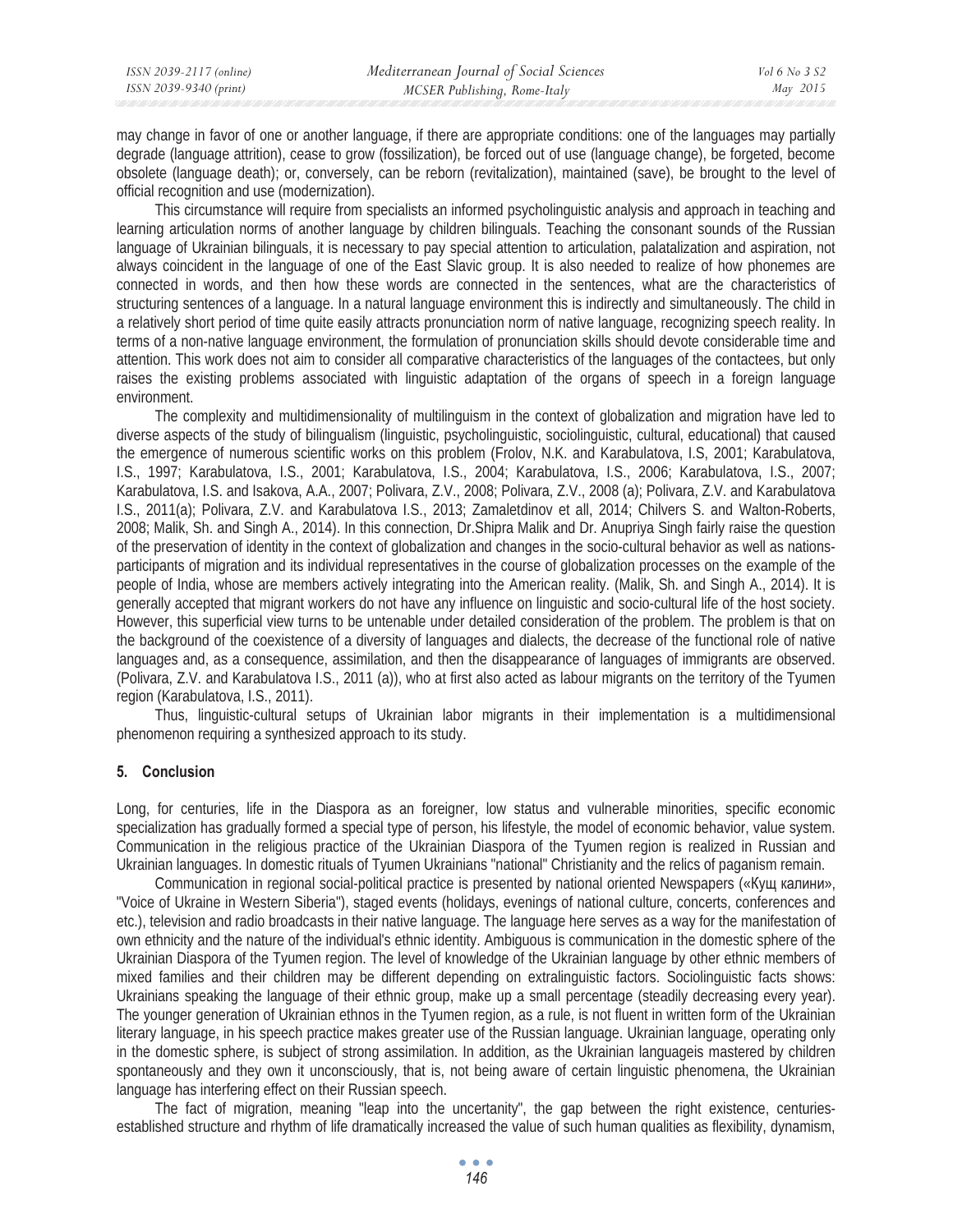initiative, ability to navigate in a completely new and rapidly changing circumstances. Linguistic and cultural system in a polyethnic environment form the various linguistic and cultural situations, which are a dynamic and wave interaction process languages and cultures in the historical cultural regions and social spheres.

### **References**

- Akhmetova, B.Z., Zhumagulova N.S., Karabulatova I.S., Caushe K.K., and Polivara Z.V., 2012. Linguistic personality in transforming the community. Collective monograph. Tyumen: Vector Buk, 192 pp.
- Babenko, V.Y., 1992. Ukrainians in the Bashkir SSR: the Behavior of a small ethnic group in the poly-ethnic environment. Ufa: BSC, Ural branch of the Russian Academy of Sciences, 260 pp.
- Babenko, V.Y. and Babenko S.V., 2007. Ukrainians of Bashkortostan: the main trends of ethnic and cultural development. In the: Third Balakovski reading. The culture of the Orenburg region: history and modernity: scientific-educational and cultural almanac. Orenburg: Printing house "Dimur", 118-129 pp.
- Balkina, N.V. and Makhankova I.P., 2007. The translation step by step: a guide to the translation. M., Publishing house The university of friendship. 25-35 pp.
- Bejencev, E.V., Karabulatova I.S. and Caushe K.K., 2010. Tyumen region Kazakhstan: the specificity of the state ethno-linguistic policy. Tyumen: Vector-Buk. 124 pp.
- Belaya, E.M., 2000. Conceptual charter of native language responsibilities I. Ogienko.In: Scientific Bulletin of the South Ukrainian state pedagogical University. K.D. Ushinsky. Collection of scientific works. Vol. 7 - 8, Odessa. 70-76 pp.
- Belaya, E.M., 2001. The concept of language education. Ogienko. In: Science and education, # 2 3. 100-103 pp.

Budjhak, S.V., 1987. Lexical interference in the English-Ukrainian bilingual Canada. M: INION. 48 pp.

- Demina, L.V. and Karabulatova, I.S., 2004. Features of ethnomusicological code of lullabies of Ukrainians in Tyumen region. In: Ukraine - Western Siberia: the dialogue between peoples and cultures. Tyumen. 35 – 39 pp.
- Zhluktenko, Y.O., 1964. Ukrainska-englisch mimoun vancini. Ukrainian language in the USA, Canada. Kiev: Kiev University. 167 pp.

Zhluktenko, Y.A., 1990. Ukrainian language on the linguistic map of Canada. Kiev: Nauk. Dumra, 176 pp.

- Idze, B., 2002. Ukrainian Diaspora in Russia, M. 246 pp.
- Ingush Diaspora in Tyumen region: socio-cultural and ethno-linguistic problems of preservation of identity in the foreign environment, 2008. Edited Sampiev I.M., Karabulatova I.S. Nazran: Pilgrim, 274 pp.
- Ingush Diaspora in the Tyumen region: problems of preservation of language and culture, 2010. Collect. The monograph. Tyumen: Ed. the Tyumen state University, 328 pp.
- Karabulatova, I.S., 1997. The interaction of Russian and Ukrainian languages in the Russian Priishime toponymy. In: Ecology of culture and education: Philology, philosophy, history. Tyumen. 34-38 pp.
- Karabulatova, I.S., 1997 (a). Ukrainian gidronimicheskaya plan in toponymy Russian Priishime. In: Principles and methods of functionalsemantic description language: results, trends and prospects. Conference materials. Simferopol. 9-12 September 1997. Simferopol, 121-122 pp.

Karabulatova, I.S., 2001. Regional ethnolinguistics: Modern ethno-linguistic situation in the Tyumen region. Tyumen. 226 pp.

- Karabulatova, I.S., 2005. The culture of childhood in Tyumen region: tradition and modernity. Tyumen: Academy
- Karabulatova, I.S., 2004. To the problem of ethnic identity of Ukrainians in Western Siberia. In: Ukraine Western Siberia: the dialogue between peoples and cultures. Tumen. 31 – 34 pp.
- Karabulatova, I.S., 2006. Specify of Ukrainian folklore in Tyumen region: to the question of functioning in foreign district (ethnopsycholinguistics aspect). In the: Ukrainskoe izmirenie Mineralni collection), international collection of informational, educational, scientific, methodological articles from Ukraine and the Diaspora - Nizhyn-Kiev: NIU them.M. Gogol. 8-9 pp.
- Karabulatova, I.S. and Karelin L.F., 2006. The Ukrainian Diaspora of the Tyumen region: history, language, culture. Tyumen, Pub. "Pechatnik". 180 pp.
- Karabulatova, I.S., 2007. To the problem of the Ukrainian toponims outside Ukraine: new Ukrainian plast in the onomastic subsphere. In: Ukraine - Western Siberia: the dialogue of cultures and peoples. The Ukrainian Diaspora in poly-ethnic region: Materials of international scientific-practical conference. , Tyumen, November 10, 2007. Tyumen: Printing "Pechatnik". 26-30 pp.
- Karabulatova, I.S. and Isakova A.A., 2007. The specificity of functioning of the Ukrainian Rahmaninov in the language space of modern Russia. In: Ukraine - Western Siberia: the dialogue of cultures and peoples. The Ukrainian Diaspora in poly-ethnic region: Materials of international scientific-practical conference. , Tyumen, November 10, 2007. Tyumen: Typography «Pechatnik». 73- 77 pp.
- Karabulatova, I.S. and Niyazov G.M., 2007. Ukrainian national traditions in modern ethnolinguistischen space multi-ethnic region: the problem archegonia and anarchopedia. I: Ukraine - Western Siberia: the dialogue of cultures and peoples. The Ukrainian Diaspora in poly-ethnic region: Materials of international scientific-practical conference. , Tyumen, November 10, 2007. Tyumen: Typography «Pechatnik». 77-83 pp.
- Karabulatova, I.S., 2007 (a). Ukrainian language in onomasticon subrostrata other States. In: II international Congress of UKRAINIAN EDUCATION IN the WORLD of time and space". Kiev: Scientific-research Institute of Ukrainian national Academy of Sciences of Ukraine. 345-351 pp.
- Karabulatova, I.S., 2009. The image of Ukraine in the modern Russian language consciousness: onomastic myth space. In: Materials of International scientific-practical "Ukrainian studies in Russia: history, status and trends". M. 28-36 pp.